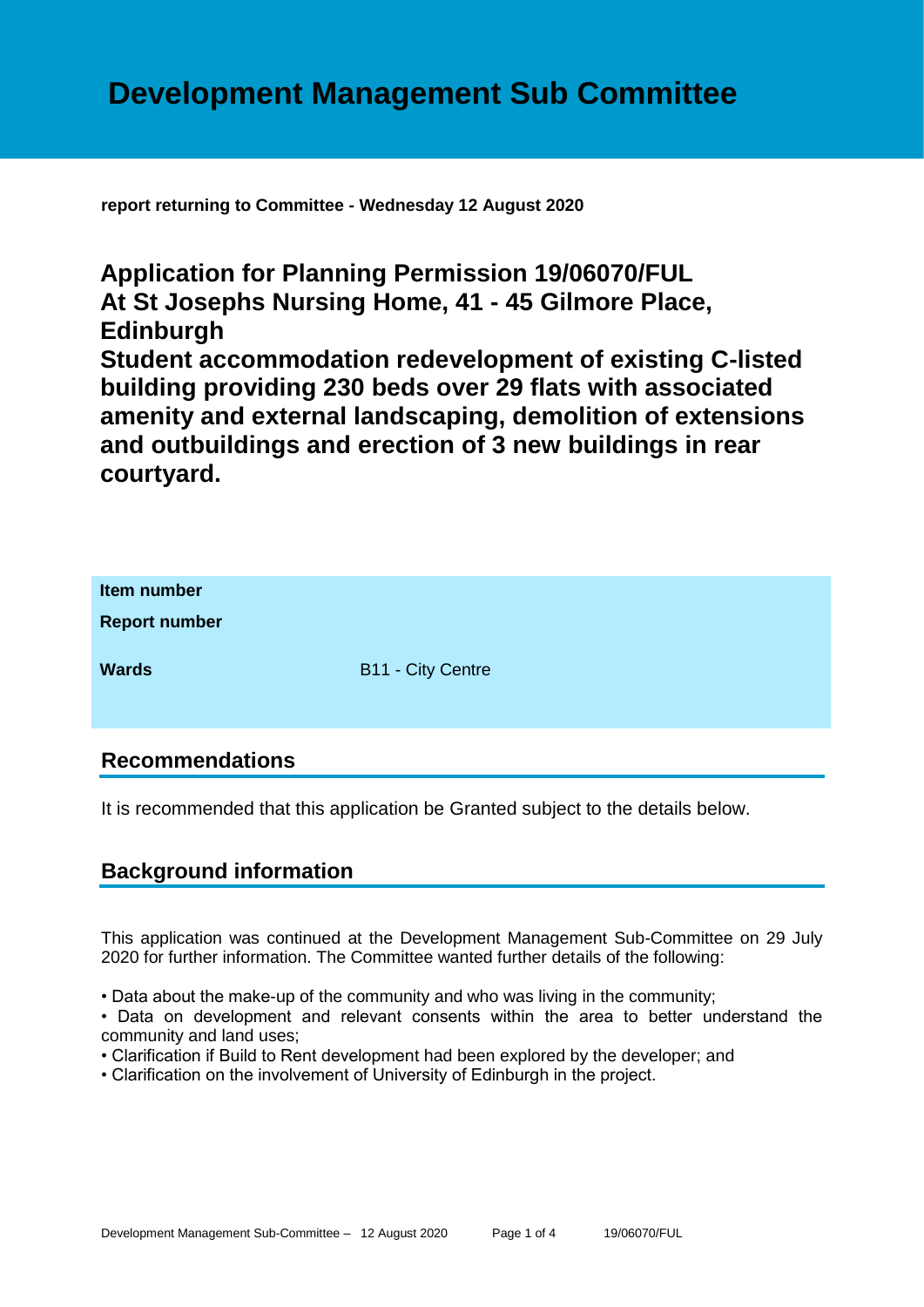### Make-up of the Community and Consents

The most recent data on population density is taken form the 2019 City Plan Monitoring Statement. This shows that the site is located within one of the areas of the city with the highest residential population. Here, the population density is over 100 persons per hectare. Students are also counted within the residential population figures.

To establish the percentage of students within the population data has been taken from the 2011 Census and from updated population figures provided by the National Record of Statistics (NRS) for 2018. This data is provided by local datazones.

For the Bruntsfield datazone, where the proposed site is located, students made up 27% of the adult population (age 16+) in 2018. This indicates a slight decrease in students by just over 2% from the 2011 data.

To give a broader picture of the area, figures have been taken from the Bruntsfield datazone and 19 neighbouring datazones including Fountainbridge and Tollcross zones. These indicate the percentage of students within the adult population was 39% in 2018. This was an increase of 11% from the 2011 Census data.

When the proposed 230 beds for the application are taken into account this would increase the percentage of students to 56% within the localised Bruntsfield 1 datazone (this is a small datazone of 5.6h with currently a low number of students). However, in the wider area this would represent an increase of just 1% taking the percentage of students within the adult population to 40%.

The 2018 data considers operational student housing schemes, including those at Fountainbridge and Tollcross. Development monitoring indicates that there are two schemes within the wider area which have been consented but were not operational in 2018. These would increase the number of student beds by 247 and increase the percentage of students within the adult population to 42%

It should be noted that the percentage of students within the population does not differentiate between those living in purpose built student accommodation and those living in properties which may have otherwise been general housing stock. It is also likely to include a small number of students who are age 17 to 18 attending secondary school. However, the population included within the figures within this age range is less than 2%.

The applicant's Supporting Statement Addendum also includes an assessment of the student population for the city centre ward, which includes the proposed development. The applicant's figures state that the proposed development would increase the full time student population to between 35.10% and 41.11%.

Policy Hou 8 (Student Accommodation) part b) seeks to ensure proposals will not result in an excessive concentration of student accommodation (including that in the private rented sector) to an extent that would be detrimental to the maintenance of balanced communities or to the established character and residential amenity of the locality.

The percentage of students within the population is not necessarily an indication of the make up of the community overall and whether this would be detrimental to the balance of the community or the established character and residential amenity.

Hotels, guest houses, hostels and other forms of short term accommodation can also impact on the transient nature of an area.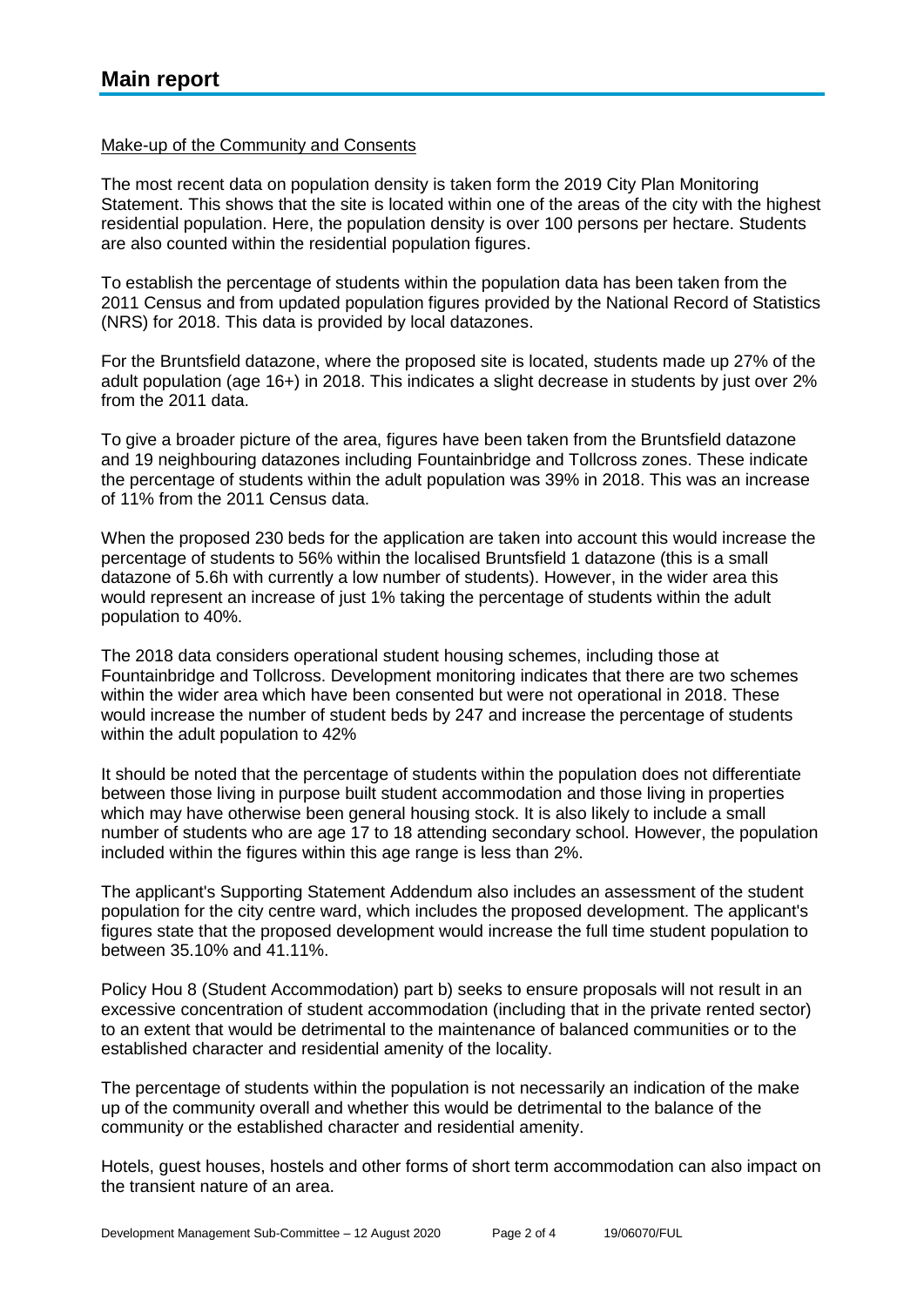Close to the development site on Gilmore Place there are a number of guest houses and hostels representing 11 out of 30 properties within the street surrounding the site. These have generally been long established conversions of existing houses and are a characteristic of the local area. They are small in scale generally with under 10 rooms in each. There are no large scale hotel developments in the immediate vicinity, which would indicate a significant transient population which could cause a greater imbalance within the community. Data on short term let accommodation has also not been included in the figures as these are spread throughout the city centre and there is no data to distinquish between those that are actually residential use (and potentially operating without planning permission) other than a limited number of enforcement cases.

The applicants also point out that a number of mainstream housing developments have been approved within a 1km radius within the last five years. They state:

- − There have been 4 student residence developments consented equating to 727 beds; and
- − There have been 23 mainstream housing developments (3 or more units) consented equating to 1,545 units / approx. 2,489 beds equivalent.

In conclusion, this development would not lead to an increase in student population in the wider area which would be above the 50% that may indicate a balanced community is not being achieved. The student housing guidance stresses the contribution higher education makes to the City and that it is preferable that student needs are met as far as possible in well managed and regulated schemes as these have reduced issues of antisocial behaviour. It also states - *There is a need for more purpose built student housing in order to free up general housing stock through an increased offer and increased competition.*

#### Other Housing Options

This property went on the market in July 2018 and a Planning Brief was developed for the site in consultation with the planning authority. This brief envisaged that a number of uses could be acceptable on the site, including student housing, provided it was compatible with the Development Plan.

As stated in the supporting statement, the Little Sisters of the Poor identified two developers with the potential to bring forward a housing led scheme. Pre-application discussions took place with the two parties but the main points of contention were the scale of development at the rear and the developers' requirement for parking; planning officers had made it clear that a car free development would be a requirement for this site. There was also a lack of clarity about how affordable housing could be delivered on this site. It is understood that these developers withdrew from the process.

No discussions took place on Build to Rent (BTR). However, the applicant has advised the following:

*On purchasing the site, S1 Developments Limited had approached L&G who they are already working in conjunction with to deliver one of the largest BTR schemes in Edinburgh. The relatively constrained site at Gilmore Place would not have generated the number of BTR units to make this a desirable prospect for any BTR provider. The cost of converting the listed building is also prohibitively expensive and would require more extensive interior works to ensure adequate space provisions and amenity''..any new build to the rear would likely have to follow the existing building footprint meaning any amenity, dual aspect etc. would be difficult to achieve.*

*S1 Developments are primarily residential developers and should this site have worked favourably for residential use, they would have done so. S1 have thoroughly investigated a residential/BTR use at Gilmore Place. However, it has not proven to be a viable option nor*